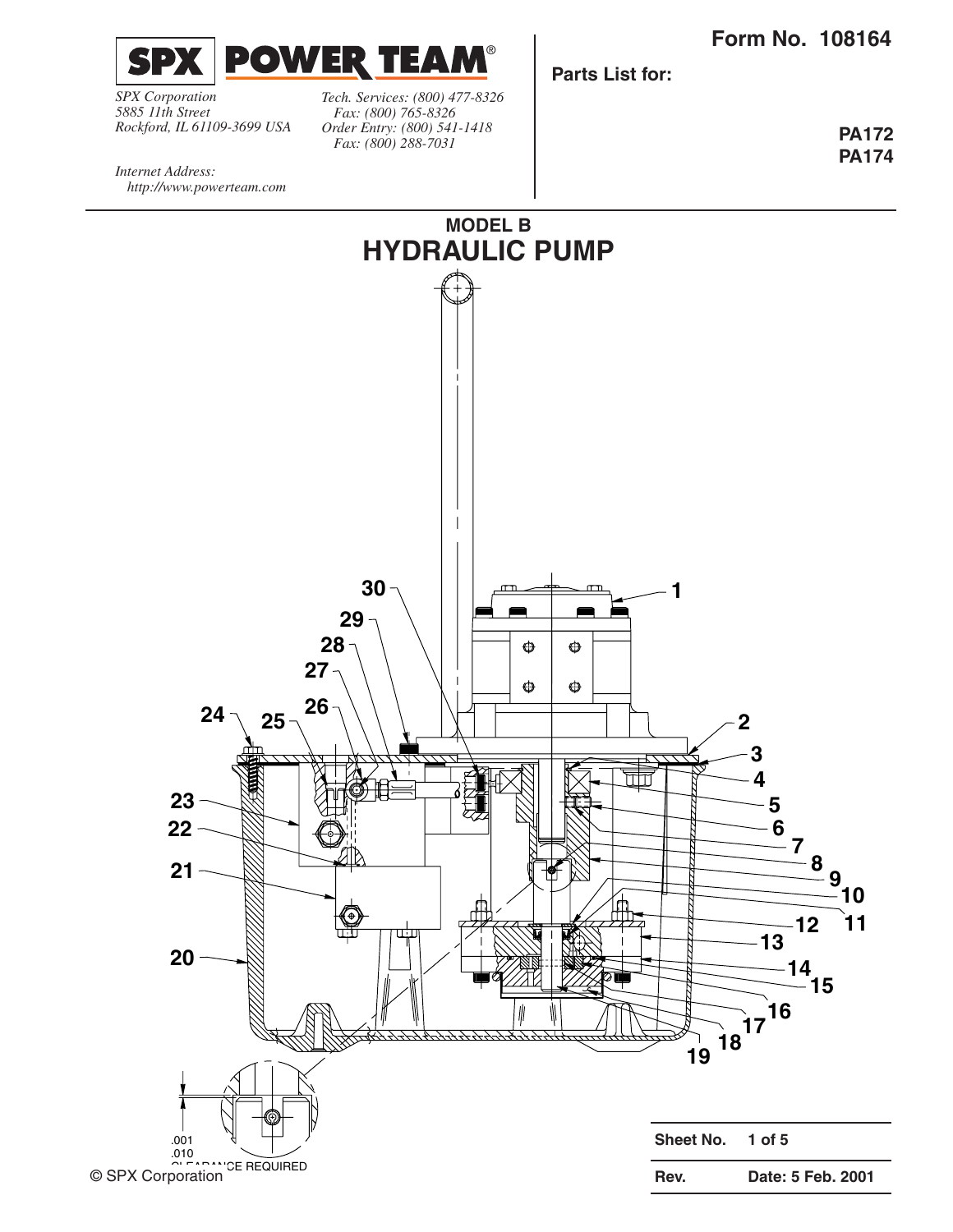| <b>Item</b> | Part           | No.   |                                                                 |
|-------------|----------------|-------|-----------------------------------------------------------------|
| No.         | No.            | Req'd | <b>Description</b>                                              |
| 1           | 66485          | 1     | Air Motor (See Form No. 108172)                                 |
| 2           | 351060         | 1     | Gasket                                                          |
| 3           | *40164         | 1     | Cover Gasket                                                    |
| 4           | 209798         | 1     | Retaining Ring (1-3/16 Shaft)                                   |
| 5           | 209805         | 1     | <b>Ball Bearing</b>                                             |
| 6           | 10519          | 1     | Set Screw (Torque to 60/80 in. lbs.)                            |
| 7           | 10136          | 1     | Set Screw (Torque to 60/80 in. lbs.)                            |
| 8           | 10973          | 1     | <b>Slotted Spring Pin</b>                                       |
| 9           | 45596          | 1     | Eccentric                                                       |
| 10          | 12595          | 1     | Brass Washer (1/2 Bolt)                                         |
| 11          | *304830        | 1     | Seal                                                            |
|             | <b>†250156</b> | 1     | Seal                                                            |
| 12          | 10199          | 2     | Nut                                                             |
| 13          | 61170          | 1     | <b>Upper Gerotor Housing</b>                                    |
| 14          | 61169          | 1     | Lower Gerotor Housing                                           |
| 15          | *10922         | 1     | O-ring (2-1/8 X 1-15/16 X 3/32)                                 |
|             | <b>†250158</b> | 1     | O-ring (2-1/8 X 1-15/16 X 3/32)                                 |
| 16          | 304826         | 1     | Gerotor Set                                                     |
| 17          | 209794         | 1     | <b>Gerotor Drive Pin</b>                                        |
| 18          | 21846          | 1     | <b>Filter Support</b>                                           |
| 19          | 304835         | 1     | <b>Drive Shaft</b>                                              |
| 20          | 61165          | 1     | Reservoir                                                       |
| 21          | 52167          | 1     | <b>Automatic Valve Block</b>                                    |
| 22          | *10266         | 1     | O-ring $(3/8 \times 1/4 \times 1/16)$                           |
|             | †17715         | 1     | O-ring (3/8 X 1/4 X 1/16)                                       |
| 23          | 61167          | 1     | Check Body                                                      |
| 24          | 209799         | AR    | Self-Tapping Screw (1/4-10 X 7/8 Lg.; Torque to 50/60 in. lbs.) |
|             | 10177          | 10    | Screw (1/4-20 UNC X 3/4 Lg.; For pumps with metal reservoirs.)  |
| 25          | 209795         | 1     | <b>Outlet Ball Stop</b>                                         |
| 26          | 19463          | 1     | <b>Tee Fitting</b>                                              |
| 27          | 10427          | 1     | Pipe Plug (1/8 NPTF)                                            |
| 28          | 304819         | 1     | Hose Ass'y                                                      |
| 29          | 10030          | 1     | Cap Screw (5/16-18 UNC X 3/4 Lg.; Torque to 220/240 in. lbs.)   |
| 30          | 10022          | 4     | Cap Screw (1/4-20 UNC X 1-1/2 Lg.; Torque to 110/130 in. lbs.)  |

Part numbers marked with an asterisk (\*) are contained in Repair Kit No. 300430. Part numbers marked with a dagger (†) are contained in EPR Seal Kit No. 300648. AR: As Required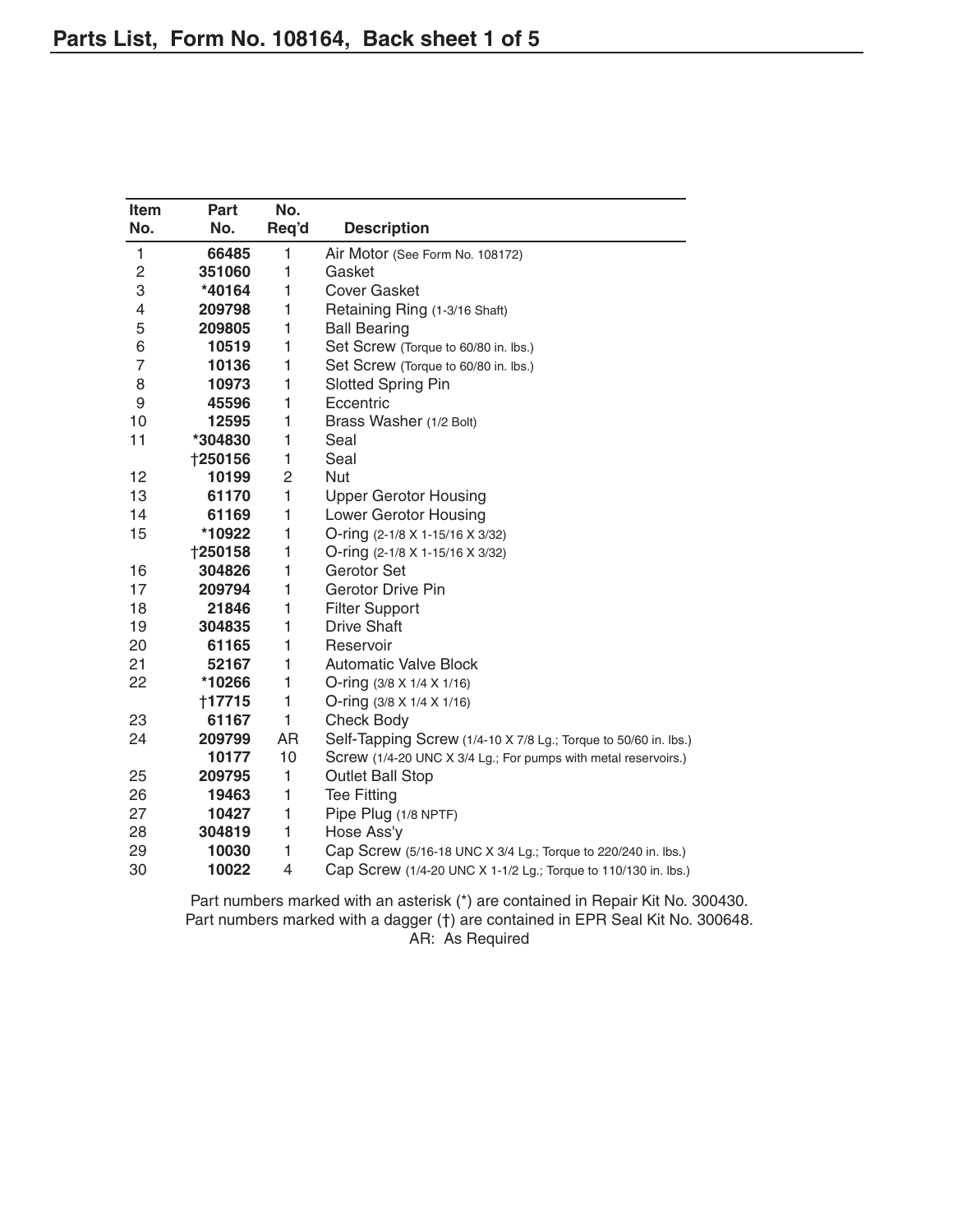

| Item           | Part     | No.                   |                                                                                                 |
|----------------|----------|-----------------------|-------------------------------------------------------------------------------------------------|
| No.            | No.      | Req'd                 | <b>Description</b>                                                                              |
| 1              | 61166BK2 |                       | Cover Plate                                                                                     |
| $\overline{c}$ | 12328    | 1                     | <b>Straight Fitting</b>                                                                         |
| 3              | 13645    | 1                     | 2-way Closed Air Valve                                                                          |
| 4              | 15668    | 1                     | Set Screw (1/4-20 x 1/2 lg.;                                                                    |
|                |          |                       | Note: Turn in until approximately flush with cover plate.)                                      |
| 5              | 20937    | 1                     | Filler/Vent Plug                                                                                |
| 6              | 200415   | 1.                    | <b>Rubber Seal</b>                                                                              |
|                | †17723   | 1                     | <b>Rubber Seal</b>                                                                              |
| 7              | 10009    | $\mathbf{2}^{\prime}$ | Cap Screw (1/4-20 UNC X 3/4 Lg.; Torque to 60/80 in. lbs.)                                      |
| 8              | 10245    | $\overline{2}$        | Lockwasher (1/4 Bolt)                                                                           |
| 9              | 10199    | $\mathbf{2}^{\circ}$  | Nut                                                                                             |
| 10             | 47492    | 1                     | Handle                                                                                          |
|                |          |                       | PARTS INCLUDED BUT NOT SHOWN                                                                    |
|                | †250328  |                       | Decal (EPR Seals)                                                                               |
|                | †11278   | 1                     | <b>Tube Elbow</b>                                                                               |
|                | †15061   | 1.                    | <b>Male Connector</b>                                                                           |
|                | †251229  | 1                     | Oil Line                                                                                        |
|                |          |                       | .000 000 ملكا الزكار بالمعمل على المومرا والمعموم وبعد (x) بالمتعملوم عزم والإثنين الموبابيومير |

Part numbers marked with an asterisk (\*) are contained in Repair Kit No. 300430.

Part numbers marked with a dagger (†) are contained in EPR Seal Kit No. 300648.

**Sheet No. 2 of 5**

**Rev. Date: 5 Feb. 2001**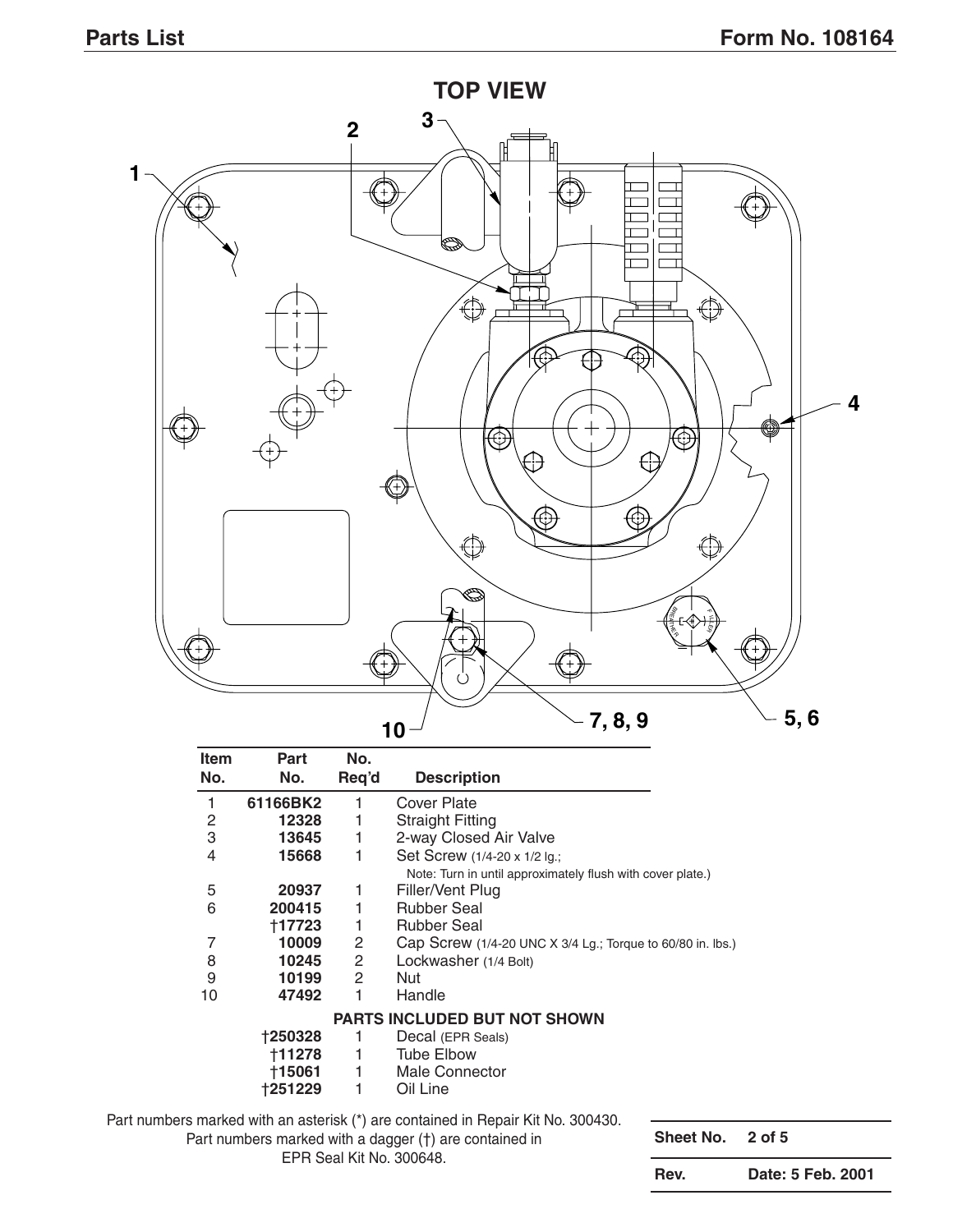

**BOTTOM VIEW & SECTION A-A**

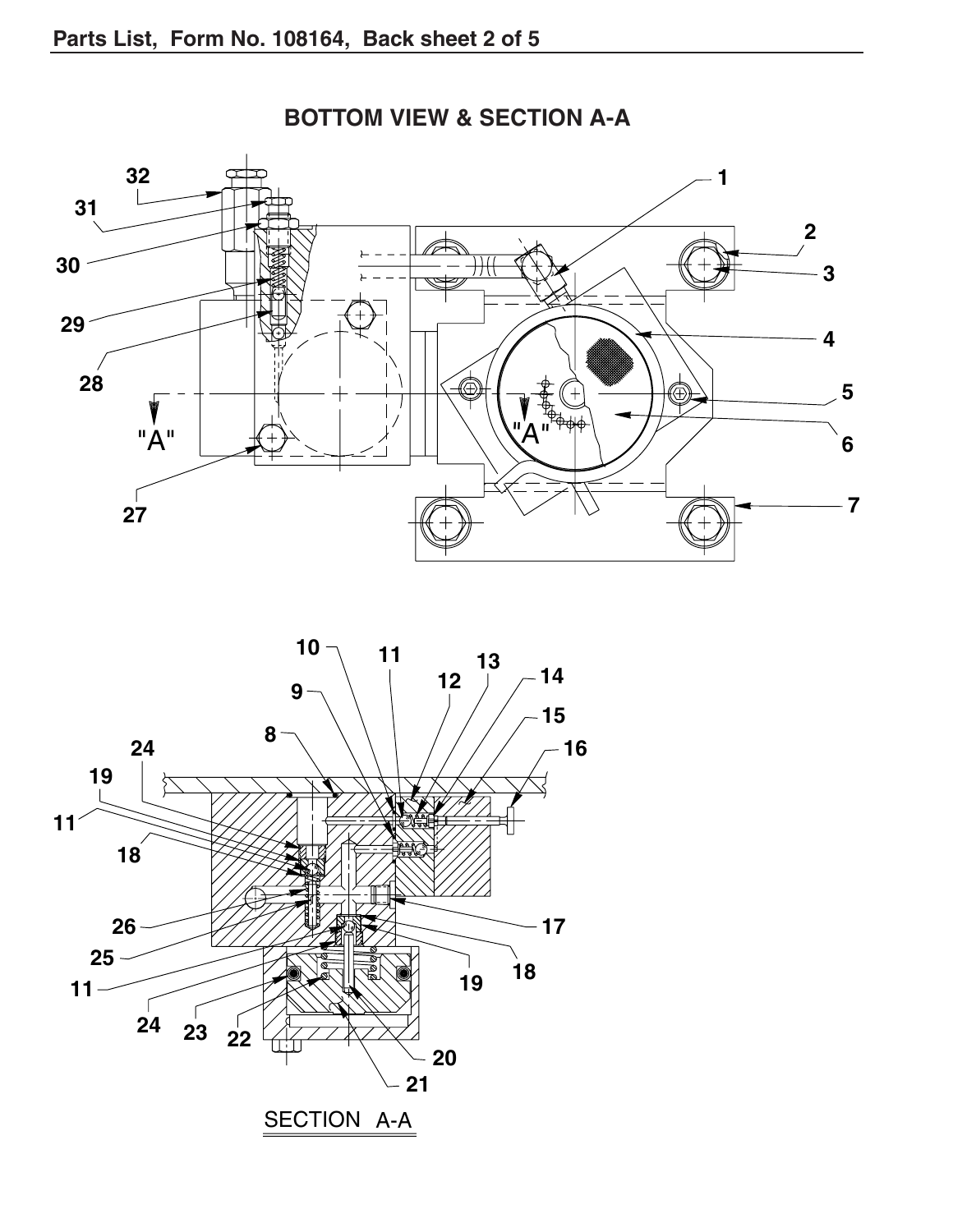| Item           | Part          | No.                      |                                                                          |  |  |  |  |
|----------------|---------------|--------------------------|--------------------------------------------------------------------------|--|--|--|--|
| No.            | No.           | Req'd                    | <b>Description</b>                                                       |  |  |  |  |
| 1              | 14440         | $\mathbf{1}$             | <b>Elbow Fitting</b>                                                     |  |  |  |  |
| $\sqrt{2}$     | 10258         | 8                        | Washer (For 3/8 bolt)                                                    |  |  |  |  |
| 3              | 213663        | 4                        | Cap Screw (3/8-16 UNC X 1" Lg.; Torque to 230/250 in. lbs.)              |  |  |  |  |
| $\overline{4}$ | 11461         | 1                        | <b>Hose Clamp</b>                                                        |  |  |  |  |
| $\mathbf 5$    | 10854         | $\overline{c}$           | Screw (1/4-20UNC X 1-3/4 Lg.; Torque to 60/80 in. lbs.)                  |  |  |  |  |
| 6              | 21608         | 1                        | Filter                                                                   |  |  |  |  |
| $\overline{7}$ | 52174         | 1                        | <b>Pump Mounting Bracket</b>                                             |  |  |  |  |
| 8              | *10273        | 1                        | O-ring (13/16 X 5/8 X 3/32; Nitrile)                                     |  |  |  |  |
|                | <b>†18999</b> | $\mathbf{1}$             | O-ring (13/16 X 5/8 X 3/32; Viton)                                       |  |  |  |  |
|                | •250157       | 1                        | O-ring (13/16 X 5/8 X 3/32; EPR)                                         |  |  |  |  |
| 9              | *14763        | 1                        | O-ring (7/16 X 5/16 X 1/16; Nitrile)                                     |  |  |  |  |
|                | †18974        | 1                        | O-ring (7/16 X 5/16 X 1/16; Viton)                                       |  |  |  |  |
|                | •13472        | 1                        | O-ring (7/16 X 5/16 X 1/16; EPR)                                         |  |  |  |  |
| 10             | *10265        | 1                        | O-ring (5/16 X 3/16 X 1/16; Nitrile)                                     |  |  |  |  |
|                | †11437        | 1                        | O-ring (5/16 X 3/16 X 1/16; Viton)                                       |  |  |  |  |
|                | •17714        | 1                        | O-ring (5/16 X 3/16 X 1/16; EPR)                                         |  |  |  |  |
| 11             | 12223         | $\overline{\mathcal{L}}$ | Ball (3/16 Dia.)                                                         |  |  |  |  |
| 12             | 45559         | 1                        | <b>Block</b>                                                             |  |  |  |  |
| 13             | 10445         | 2                        | Compression Spring (5/32 O.D. X 3/4 Lg.)                                 |  |  |  |  |
| 14             | 24549         | $\overline{c}$           | <b>Ball Guide</b>                                                        |  |  |  |  |
| 15             | 45560         | 1                        | <b>Block</b>                                                             |  |  |  |  |
| 16             | 304820        | $\mathbf{1}$             | Piston                                                                   |  |  |  |  |
| 17             | 15130         | $\mathbf{1}$             | <b>Plug Fitting</b>                                                      |  |  |  |  |
| 18             | 10442         | 2                        | Copper Washer (3/8 X 1/4 X 1/32)                                         |  |  |  |  |
| 19             | 209787        | $\overline{c}$           | Replaceable Seat                                                         |  |  |  |  |
| 20             | 211843        | 1                        | Dowel Pin (3/16 Dia. X 1" Lg.; Note: Install with radius end out.)       |  |  |  |  |
| 21             | 46063         | $\mathbf{1}$             | Piston                                                                   |  |  |  |  |
| 22             | 16346         | 1                        | Compression Spring (1" O.D. X 7/8 Lg.)                                   |  |  |  |  |
| 23             | *10283        | 1                        | O-ring (2" X 1-5/8 X 3/16; Nitrile)                                      |  |  |  |  |
|                | <b>†19062</b> | 1                        | O-ring (2" X 1-5/8 X 3/16; Viton)                                        |  |  |  |  |
|                | •250159       | $\mathbf{1}$             | O-ring (2" X 1-5/8 X 3/16; EPR)                                          |  |  |  |  |
| 24             | 209797        | $\overline{c}$           | Hollow Lock Screw (7/16-20 UNF-3A; Torque to 180/200 in. lbs.)           |  |  |  |  |
| 25             | 12149         | 1                        | Dowel Pin (1/8 Dia. X 3/4 Lg.)                                           |  |  |  |  |
| 26             | 16057         | 1                        | Compression Spring (3/16 O.D. X 1" Lg.)                                  |  |  |  |  |
| 27             | 13037         | $\overline{c}$           | Cap Screw (1/4-20 UNC X 2" Lg.; Torque to 40/50 in. lbs.)                |  |  |  |  |
| 28             | 15156         | 1                        | Dowel Pin (1/4 Dia. X 1/2 Lg.; Note: Install tapered end toward spring.) |  |  |  |  |
| 29             | 11221         | 1                        | Compression Spring (1/4 O.D. X 1" Lg.)                                   |  |  |  |  |
| 30             | 10386         | 1                        | Jam Nut (3/8-24 UNF)                                                     |  |  |  |  |
| 31             | 29786         | 1                        | Adjusting Nut (Low Pressure Relief Valve)                                |  |  |  |  |
| 32             | 21278         | $\mathbf{1}$             | Relief Valve Assembly (Set at 10,100/10,700 PSI)                         |  |  |  |  |

Part numbers marked with an asterisk (\*) are contained in Repair Kit No. 300430. Part numbers marked with a dagger (†) are contained in

EPR Seal Kit No. 300648.

**Sheet No. 3 of 5**

**Rev. Date: 5 Feb. 2001**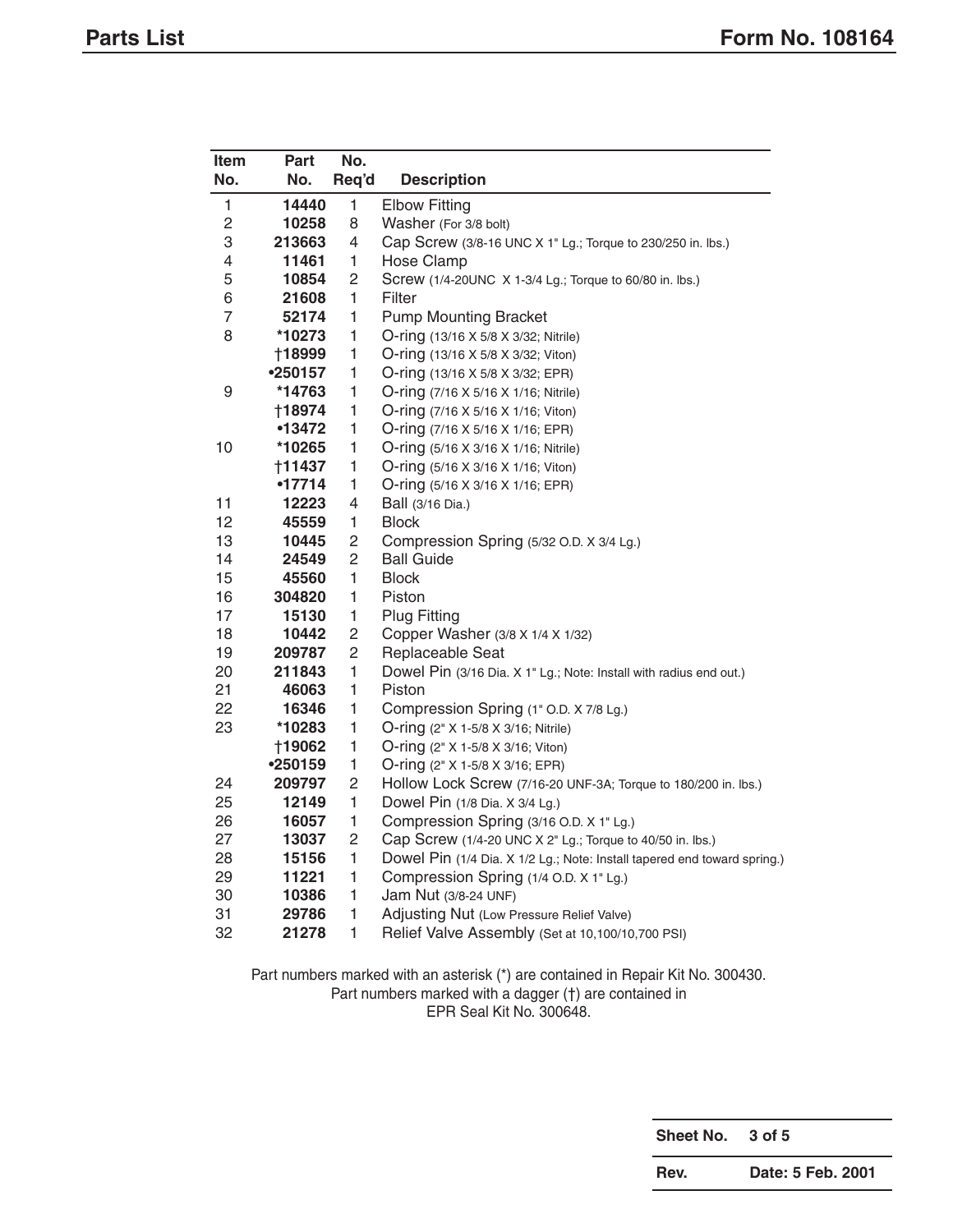

| <b>Item</b><br>No. | Part<br>No. | No.<br>Reg'd | <b>Description</b>                                               | <b>Item</b><br>No. | <b>Part</b><br>No. | No.<br>Rea'd | <b>Description</b>                                 |
|--------------------|-------------|--------------|------------------------------------------------------------------|--------------------|--------------------|--------------|----------------------------------------------------|
|                    | 9500        |              | 4-Way Valve Ass'y                                                |                    | *200395            |              | Gasket                                             |
|                    |             |              | (see Form No. 100623)                                            | 8                  | $•*10442$          |              | Copper Washer (1/4 Bolt)                           |
| 2                  | $•*10268$   |              | O-ring $(1/2 \times 3/8 \times 1/16)$                            | 9                  | •*209787           |              | Replaceable Seat                                   |
|                    | †17716      |              | O-ring $(1/2 \times 3/8 \times 1/16)$                            | 10                 | $•*12223$          |              | Steel Ball (3/16 Dia.)                             |
| 3                  | $•*11863$   |              | Backup Washer (1/2 X 3/8 X 1/16)                                 | 11                 | 209797             |              | Hollow Lock Screw (7/16-20                         |
| 4                  | 209809      |              | Coupling                                                         |                    |                    |              | UNF-3A; Torque to 110/130 in. lbs.)                |
| 5                  | 10030       |              | Cap Screw (5/16-18 UNC X 3/4 Lg.;<br>Torque to 220/240 in. lbs.) | 12                 | *211797            |              | <b>Compression Spring</b><br>(5/32 O.D. X 5/8 Lg.) |
| 6                  | 52165       |              | Adapter Block Manifold                                           | 13                 | •209795            |              | Outlet Ball Stop                                   |

Part numbers marked with an asterisk (\*) are contained in Repair Kit No. 300430. Part numbers marked with a dagger (†) are contained in EPR Seal Kit No. 300648. Part numbers marked with a bullet (•) are contained in Outlet Check Repair Kit No. 300606.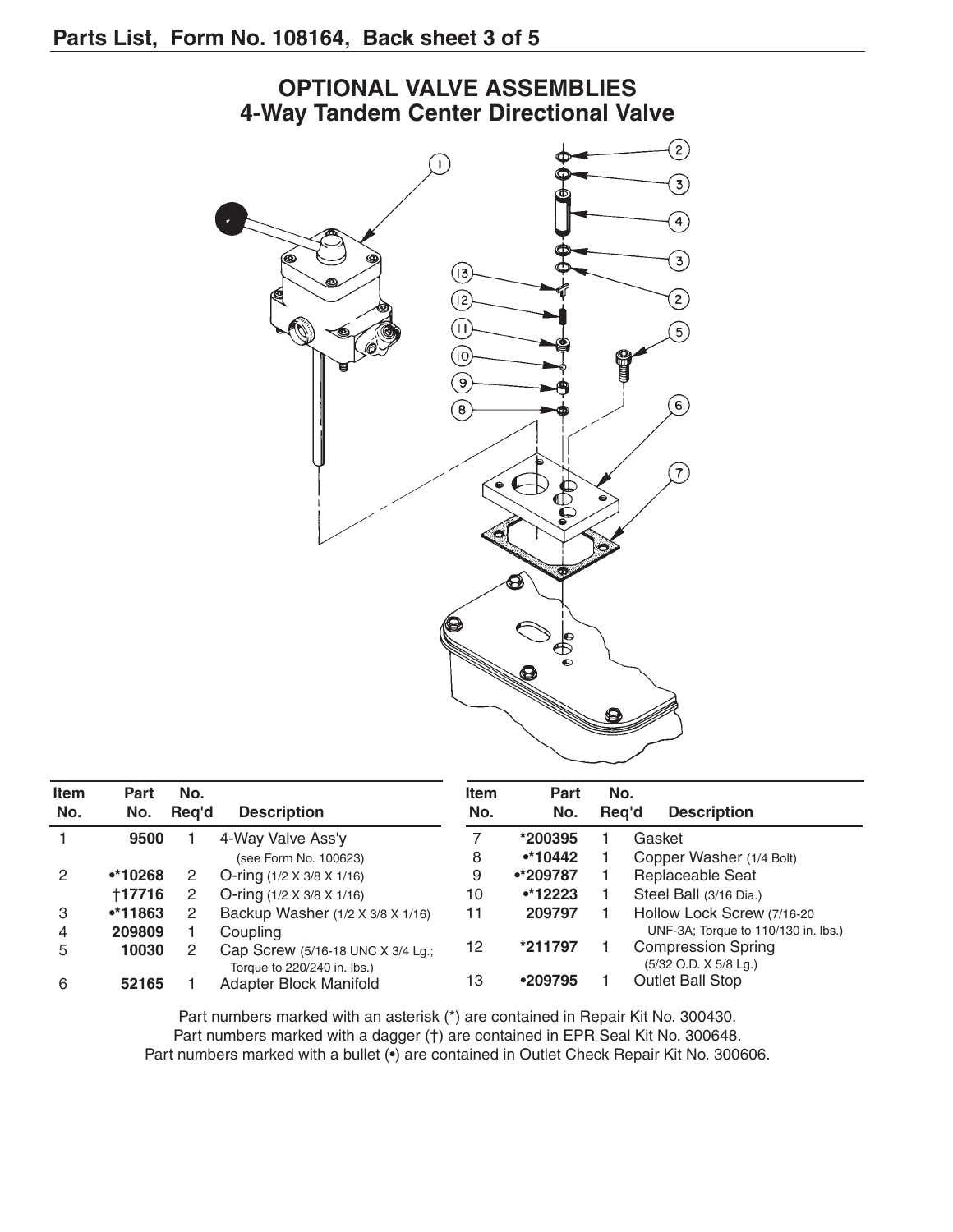

## **OPTIONAL VALVE ASSEMBLIES 2 Position, 2-Way Manual Valve**

| <b>Item</b><br>No. | Part<br>No.   | No.<br>Reg'd | <b>Description</b>                      | <b>Item</b><br>No. | Part<br>No. | No.<br>Reg'd | <b>Description</b>                    |
|--------------------|---------------|--------------|-----------------------------------------|--------------------|-------------|--------------|---------------------------------------|
|                    | *304829       |              | Gasket                                  | 10                 | 304849      |              | Release Valve Screw                   |
| 2                  | *11088        |              | Retaining Ring (9/16 Shaft)             | 11                 | 213109      |              | Release Valve Handle                  |
| 3                  | 11089         |              | Washer (3/16 Bolt)                      | 12                 | 10556       |              | Set Screw (1/4-20 UNC X 1/4 Lg.;      |
| 4                  | *11024        |              | <b>Compression Spring</b>               |                    |             |              | Torque to 30/50 in. lbs.)             |
|                    |               |              | $(1/4$ O.D. X $5/8$ Lg.)                | 13                 | *10268      | 2            | O-ring $(1/2 \times 3/8 \times 1/16)$ |
| 5                  | *10423        |              | Steel Ball (9/32 Dia.)                  |                    | +17716      | 2            | O-ring $(1/2 \times 3/8 \times 1/16)$ |
| 6                  | 209945        | 2            | Cap Screw (5/16-18 UNC X 2-1/2 Lg.;     | 14                 | *11863      | 2            | Backup Washer (1/2 X 3/8 X 1/16)      |
|                    |               |              | Torque to 220/240 in. lbs.)             | 15                 | 202505      |              | Coupling                              |
|                    | 52168         |              | <b>Valve Body</b>                       | 16                 | 209795      |              | Outlet Ball Stop (Part of the Basic   |
| 8                  | *10267        |              | O-ring $(7/16 \times 5/16 \times 1/16)$ |                    |             |              | Pump Ass'y)                           |
|                    | <b>†13472</b> |              | O-ring $(7/16 \times 5/16 \times 1/16)$ |                    |             |              |                                       |
| 9                  | *15085        |              | Backup Washer                           |                    | 52170       |              | Complete Valve Ass'y (Consists of     |
|                    |               |              | (7/16 X 5/16 X 3/64 Thk.)               |                    |             |              | Items 1 thru 15)                      |

Part numbers marked with an asterisk (\*) are contained in Repair Kit No. 300430. Part numbers marked with a dagger (†) are contained in EPR Seal Kit No. 300648.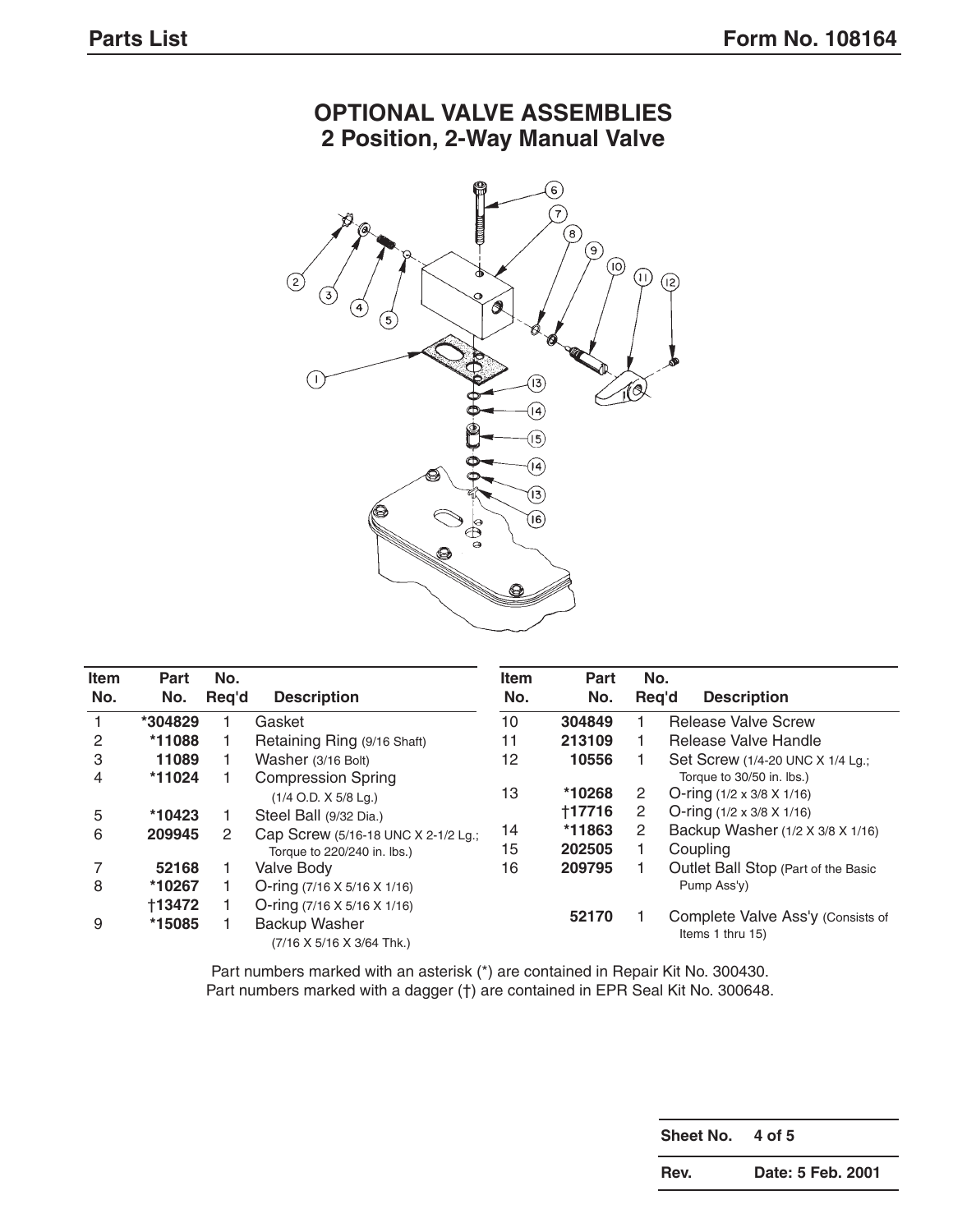## **MANIFOLD ASSEMBLY**



| <b>Item</b><br>No. | Part<br>No. | No.<br>Reg'd | <b>Description</b>                                                 | <b>Item</b><br>No. | Part<br>No. | No.<br>Rea'd | <b>Description</b>                              |
|--------------------|-------------|--------------|--------------------------------------------------------------------|--------------------|-------------|--------------|-------------------------------------------------|
|                    | 209945      |              | Cap Screw (5/16-18 UNC X 2-1/2 Lg.;<br>Torque to 220/240 in. lbs.) | 5                  | *11863      | 2            | Backup Washer<br>$(1/2 \times 3/8 \times 1/16)$ |
| 2                  | 45554       |              | Manifold                                                           | 6                  | 202505      |              | Coupling                                        |
| 3                  | *304829     |              | Gasket                                                             |                    | 200609      |              | Drain Line                                      |
| 4                  | *10268      |              | O-ring $(1/2 \times 3/8 \times 1/16)$                              | 8                  | 209795      |              | Outlet Ball Stop (Part of the Basic             |
|                    | +17716      |              | O-ring $(1/2 \times 3/8 \times 1/16)$                              |                    |             |              | Pump Ass'y)                                     |

Part numbers marked with as asterisk (\*) are contained in Repair Kit No. 300430. Part numbers marked with a dagger (†) are contained in EPR Seal Kit No. 300648.